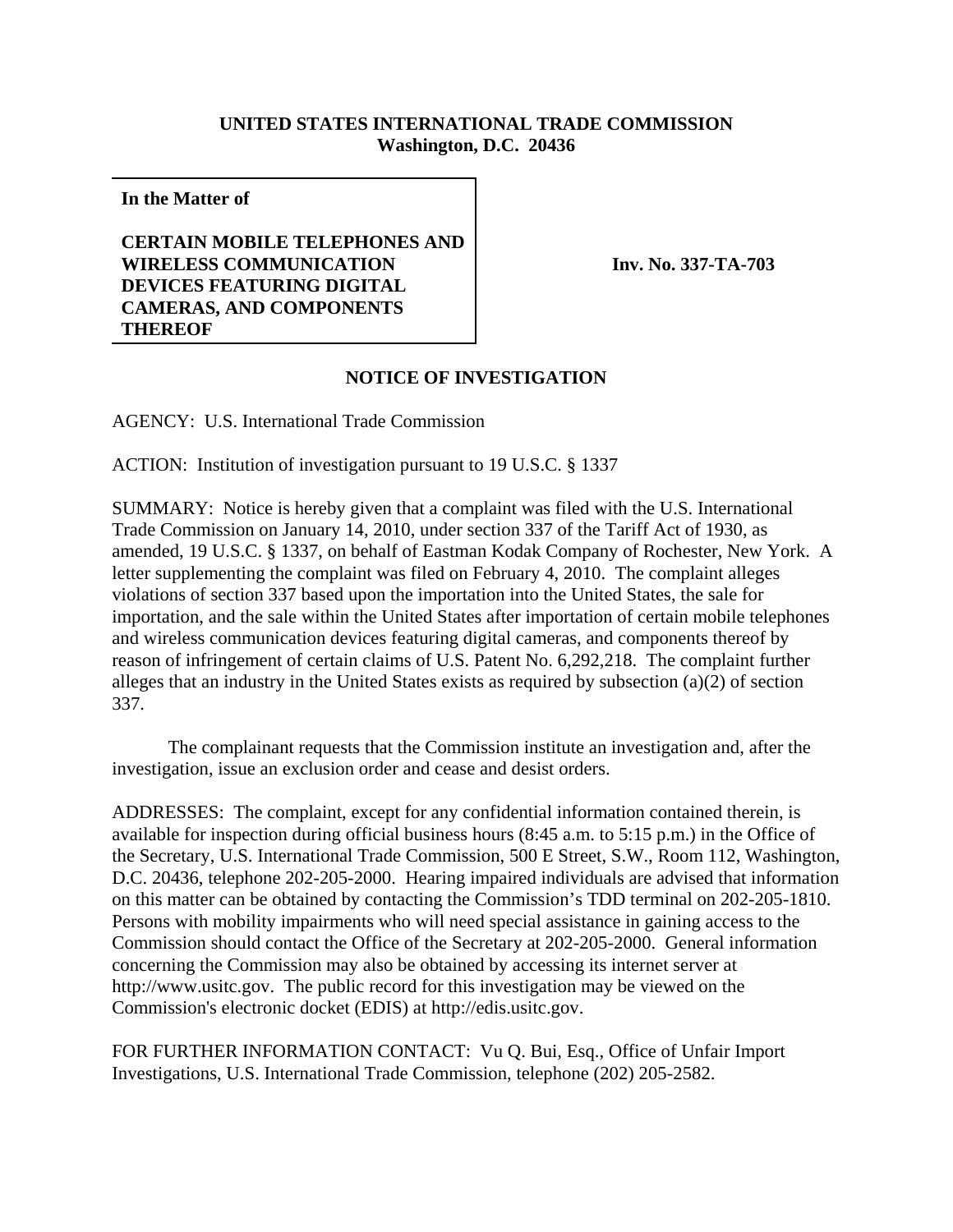AUTHORITY: The authority for institution of this investigation is contained in section 337 of the Tariff Act of 1930, as amended, and in section 210.10 of the Commission's Rules of Practice and Procedure, 19 C.F.R. § 210.10 (2009).

SCOPE OF INVESTIGATION: Having considered the complaint, the U.S. International Trade Commission, on February 16, 2010, ORDERED THAT –

(1) Pursuant to subsection (b) of section 337 of the Tariff Act of 1930, as amended, an investigation be instituted to determine whether there is a violation of subsection (a)(1)(B) of section 337 in the importation into the United States, the sale for importation, or the sale within the United States after importation of certain mobile telephones or wireless communication devices featuring digital cameras, or components thereof that infringe one or more of claims 15 and 23-27 of U.S. Patent No. 6,292,218, and whether an industry in the United States exists as required by subsection (a)(2) of section 337;

(2) For the purpose of the investigation so instituted, the following are hereby named as parties upon which this notice of investigation shall be served:

(a) The complainant is:

Eastman Kodak Company 343 State Street Rochester, NY 14650

(b) The respondents are the following entities alleged to be in violation of section 337, and are the parties upon which the complaint is to be served:

> Research In Motion, Ltd. 295 Phillip Street Waterloo, Ontario Canada N2L 3W8

Research In Motion Corporation 122 West John Carpenter Parkway Suite 430 Irving, TX 75039

Apple Inc. 1 Infinite Loop Cupertino, CA 95014